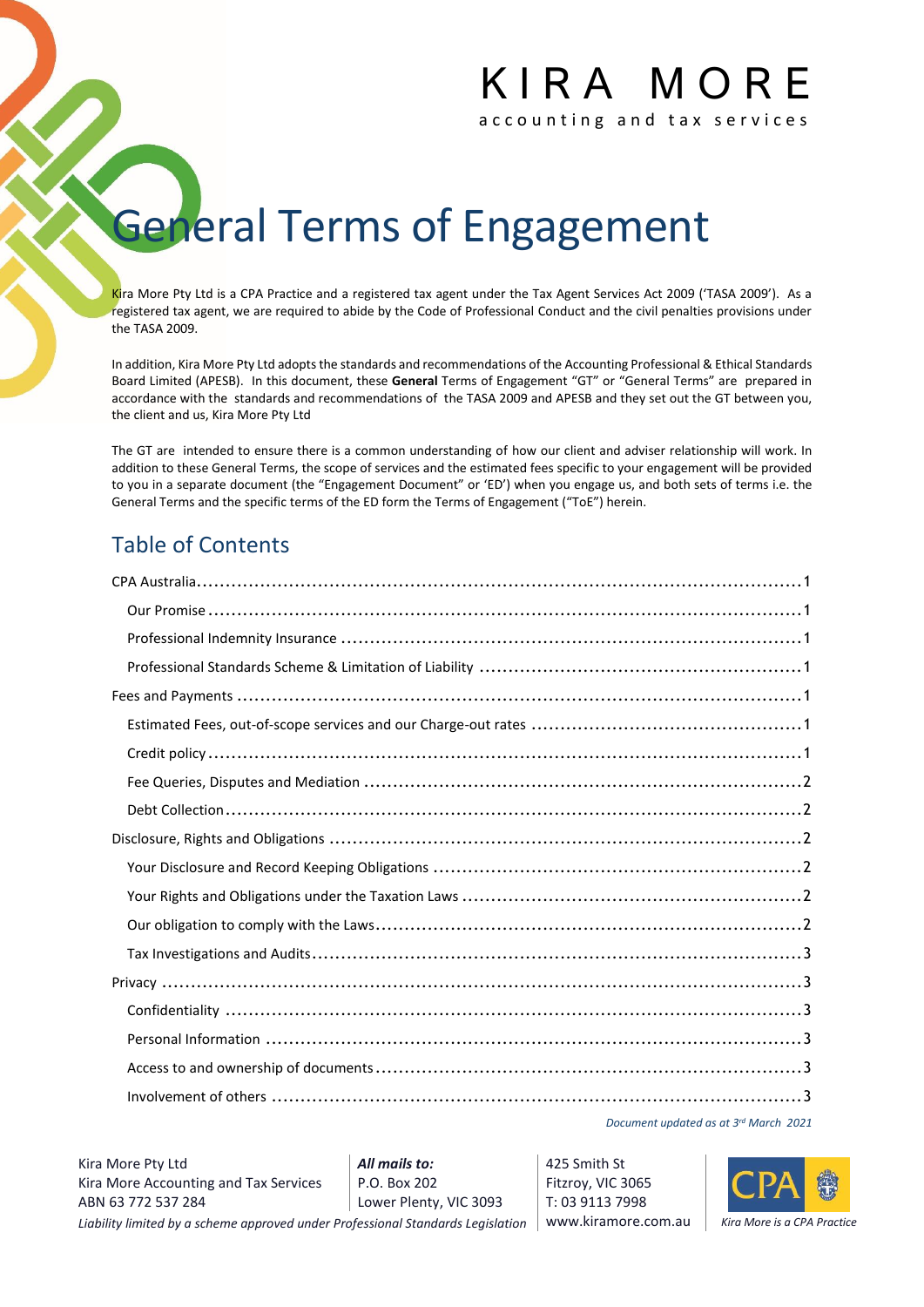### CPA Australia

#### Our Promise

We will perform procedures (guided by the APES suite of standards) as required and that are directly related to the engagement consistent with our Fundamental Principles of integrity, objectivity, professional competence and due care, confidentiality, professional behaviour, and identifying, avoiding and dealing with conflicts of interests.

We will seek to understand your requirements and provide you services confidentially and professionally.

We will document sufficient and appropriate records of the procedures performed for the TE, which may be subject to quality review by CPA Australia under APES 320 Quality Control for Firms.

### Professional Indemnity Insurance

We hold professional indemnity insurance (PII) of at least the minimum amount prescribed in the CPA Australia Ltd By-Laws or as required by law. Our PII cover at the time of this document is \$2 million.

### Professional Standards Scheme & Limitation of Liability

We participate in the CPA Australia Ltd Professional Standards Scheme (PSC), which facilitates the improvement of professional standards to protect clients and may limit our liability to you in a cause of action.

The PSC applies to professional accounting services including accounting, bookkeeping, taxation, auditing and assurance, insolvency and corporate reconstruction, management accounting, management consulting, forensic accounting, valuation services.

### Fees and Payments

#### Estimated Fees, out-of-scope services, and our Charge-out rates

Please refer to the Engagement Document (referred to as 'ED') prepared specifically for you for these items.

Services outside the scope of the services as described in the ED prepared specifically for you will be charged separately to you. The fees of these out-of-scope services will be based on the time and degree and skill and acumen required to complete the task, including out-of-pocket expenses and statutory charges, unless otherwise agreed between us.

Broadly, our charge-out rates as at the date of this document are:

| <b>Type</b>                                                                            | <b>Examples of the tasks</b>                                                                                                                                                 | Hourly rate (excl. GST) |
|----------------------------------------------------------------------------------------|------------------------------------------------------------------------------------------------------------------------------------------------------------------------------|-------------------------|
| Book-keeping                                                                           | Reconciling cash transactions, data-entry into accounting software,<br>preparation of invoices, etc.                                                                         | \$60                    |
| <b>Training and Implementation</b>                                                     | Training you or your staff on book-keeping matters                                                                                                                           | \$120                   |
| Tax compliance and<br><b>Compilation of Special Purpose</b><br><b>Financial Report</b> | Preparation of the Special Purpose Financial Statements, Income Tax Returns,<br>Business Activity Statements, Instalment Activity Statements, liaising with the<br>ATO, etc. | \$180                   |
| <b>Advisory</b>                                                                        | More complex work such as tax advisory work, tax planning and structuring,<br>strategic planning and management, risk management, etc.                                       | \$280                   |

These charge-out rates are reviewed in the first quarter of each financial year to ensure they are competitive with comparable practices. We shall endeavour to keep you informed of the time and costs involved in servicing you as a client. We encourage you to inquire as to the likely cost of our range of services if you are at all unsure.

### Credit policy

The credit policy of Kira More is to offer clients fourteen (14) day terms from the date of a fee note. Where the 14-day terms are not adhered to, Kira More reserves the right to apply the following conditions:

- All accounts should be paid within fourteen days unless alternative arrangements have been agreed to by the Directors of Kira More.
- Where alternative arrangements have been agreed to in respect of accounts in excess of \$200.00 and the account remains outstanding for more than fourteen days then interest at the rate prescribed in the Penalty Interest Rates Act 1983 will be charged with a minimum charge of \$10.00 per month.
- Where alternative arrangements have been agreed to in respect of accounts of \$200.00 or less, then a monthly administration fee of \$10.00 per month will be charged after the first 14 days.

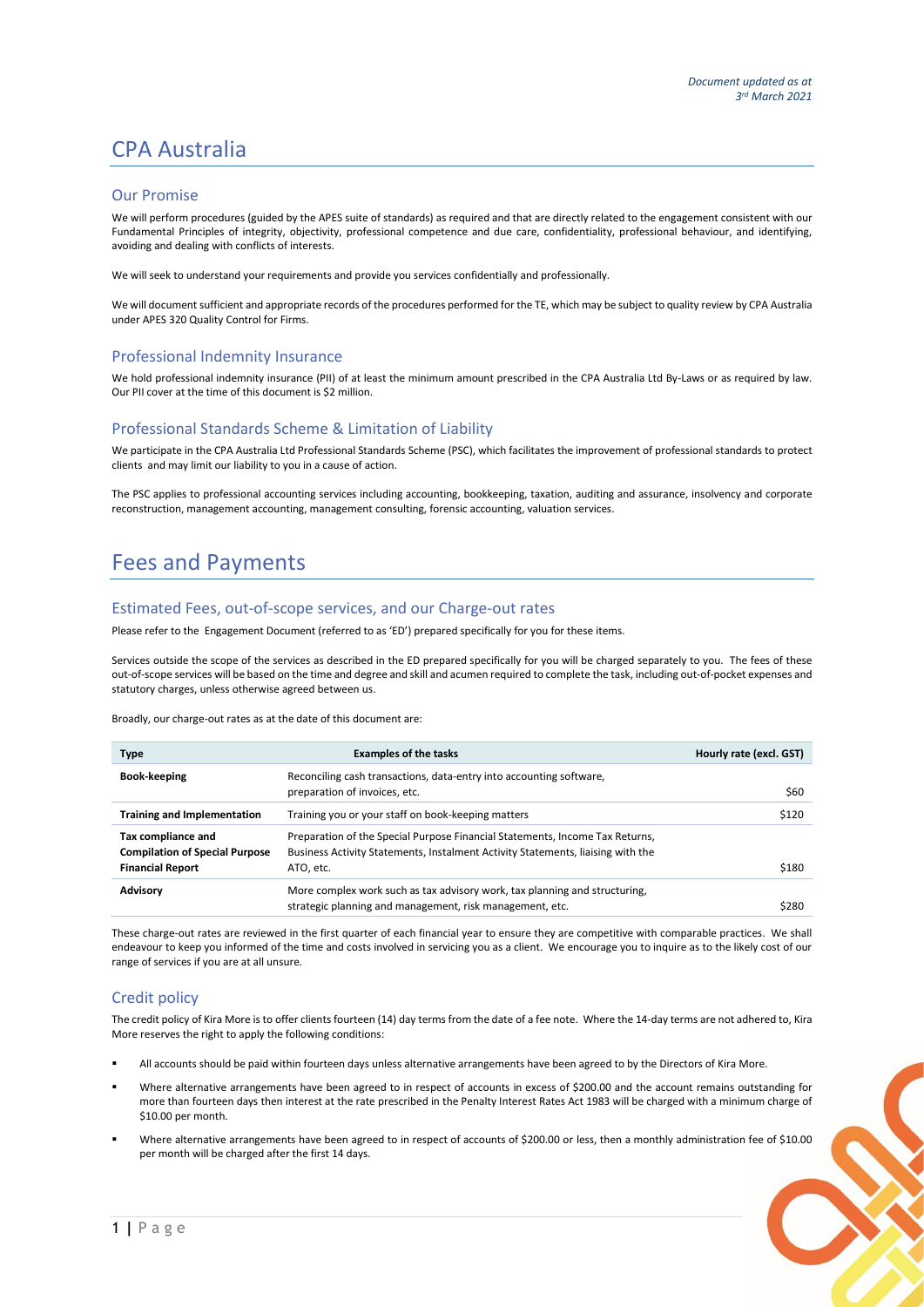If you unable to meet these credit policy conditions, please contact us immediately to discuss alternative arrangements for payment of the account otherwise these terms will apply.

### Fee Queries, Disputes and Mediation

We do insist that you contact us immediately should you have a fee query to avoid misunderstanding arising between us. It is important for you to fully understand the scope, complexity, value provided, fees raised etc. in order to sustain a relationship based upon Trust between us. Any dispute in respect of services provided that is not resolved within a reasonable period of time shall be referred (entirely at our discretion) to an independent body for mediation at your expense for resolution.

#### Debt Collection

Should an agreeable payment arrangement not be made, and payment agreement not negotiated and agreed to between us within a reasonable time after the debt has fallen due, we may be compelled to place the matter in the hands of a debt collection agency. In the event of a debt collection agency becoming involved it is inevitable that extra costs will be incurred by you once the procedure is put in place.

### Disclosure, Rights and Obligations

### Your Disclosure and Record Keeping Obligations

It is your obligation to provide us with all information that you reasonably expect will be necessary to allow us to perform the work contemplated under this engagement in a timely manner and/or as requested. This includes providing reliable, accurate and complete responses to questions asked of you by us. It is also your obligation to disclose all material and relevant information to us. Inaccurate, incomplete, or late information could have a material effect on our services and/or our conclusions and may result in additional fees. We are not responsible for verifying the underlying accuracy or completeness of information you provide us which remains yours at all times.

You are also required to advise us on a timely basis if there are any changes to your circumstances that may be relevant to the performance of our services. Specifically, if any subsequent event results in the information you provided us being rendered inaccurate, incomplete, or misleading, then you are obliged to advise us as soon as possible. We take no responsibility to the extent that our advice is inaccurate, incomplete, or misleading because it is based on inaccurate, incomplete, or misleading information that you have provided us.

You are responsible for the maintenance of your own accounting systems and internal controls for all your entities. That includes the keeping and maintenance of all required books of account. It is understood that you will generally ensure that a reconciliation of the bank accounts, debtors and creditors is performed at the end of each month and a stock-take will be performed during the last weekend in June for each entity that has trading stock.

You are also responsible for retaining relevant paperwork, information and source documents for as long as they are legally required.

Unless specifically engaged to do so, this firm will not be responsible for reviewing or verifying any financial records or statements provided to it either via manual cashbooks or prepared on accounting software such as Xero, MYOB or QuickBooks. Correct coding or classification of accounts is outside the scope of this engagement and if assistance is required for a review of your internal accounting system, please discuss with us on enlarging the scope of this engagement and the fees and charges involved as a result.

This engagement does not cover a review or verification of whether all the substantiation provisions in the tax legislation have been satisfied. If assistance is required to do a review of your documents, please discuss with us on an enlarged scope of this engagement and the fees and charges involved.

#### Your Rights and Obligations under the Taxation Laws

The Taxation Administration Act 1953 contains specific provisions that may provide you with "safe harbours" from administrative penalties for incorrect or late lodgment of returns if you give us "all relevant taxation information" in a timely manner (the safe harbour provisions apply from 1 March 2010). Accordingly, it is to your advantage that all relevant information is disclosed to us as any failure by you to provide this information may affect your ability to rely on the "safe harbour" provisions and will be taken into account in determining the extent to which we have discharged our obligations to you.

You are responsible under the self-assessment system to keep full and proper records in order to facilitate the preparation of a correct tax return. Whist the Commissioner of Taxation will accept claims made by a taxpayer in an income tax return and issue a notice of assessment, usually without adjustment, the return may be subject to a later review. Under the taxation law such a review may take place within a period of up to 4 years after tax becomes due and payable under the assessment. Furthermore, where there is fraud or evasion there is no time limit on amending the assessment. Accordingly, you should check the return before it is signed to ensure that the information contain therein is accurate.

Where the application of a taxation law to your particular circumstances is uncertain you also have the right to request a private ruling which will set out the Commissioner's opinion about the way a taxation law applies, or would apply, to you in those circumstances. As relevant, we will provide further information to you concerning your rights under the Australian taxation laws during the conduct of the engagement contemplated by this document.

### Our obligation to comply with the Laws

We have a duty to act in your best interests. However, the duty to act in your best interests is subject to an overriding obligation to comply with the law even if that may require us to act in a manner that may be contrary to your interests. We are obliged to consider whether our clients create any threats to compliance with our Fundamental Principles and where we cannot reduce the risk to an acceptable level, we are obliged to decline or cease a client engagement.